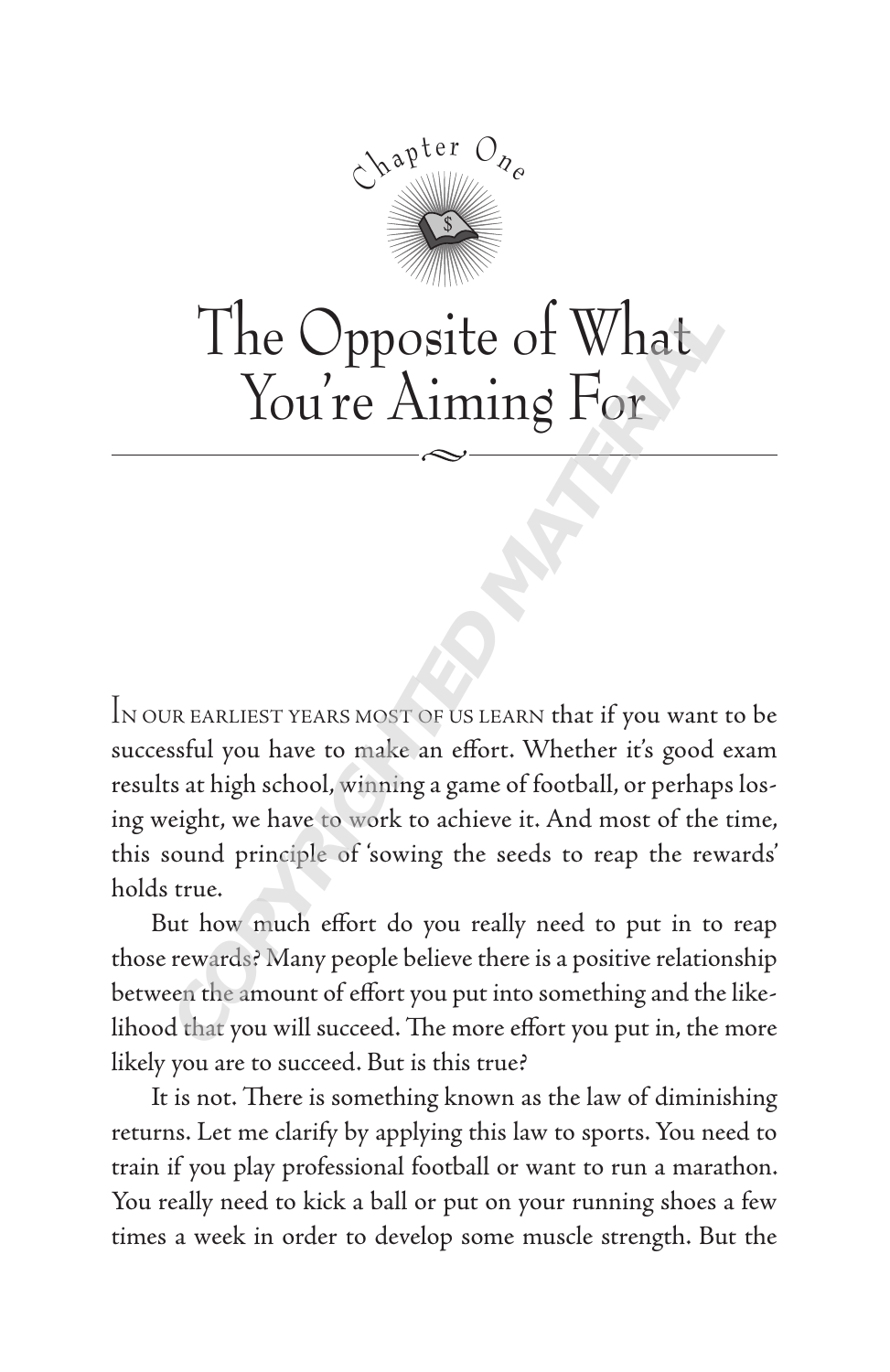first 100 hours of training will have more effect than the next 100 hours and so on. Perhaps you recognize this effect, as it also might explain why it is often fun to learn new things. The learning curve is quite steep at the beginning and then it starts to gradually level off. It's the theory of diminishing returns put into practice.

Moreover, once you have put a certain amount of effort into something, any additional extra effort can paradoxically result in the opposite of what you were aiming to achieve. For example, if you train too much and fail to rest at regular intervals, it can even be damaging. The opposite of what you were aiming for (finishing that marathon) might occur: an injury might even prevent you from showing up at the start of the game or the race in the first place. Too much of something, even a good thing, can have a negative effect.

Take the amount of salt you use when preparing a dish. A little bit of salt can add flavor to the food; too much might spoil it. Vitamins are healthy, but become toxic when consumed in large quantities. And some advice for bachelors who are desperately looking for a spouse: yes, you should make the first move to approach someone you like, but too much attention might have the opposite effect and scare her (or him!) off. Losing weight? Might sound like a good plan if you need to shed a few extra pounds, but not when too much dieting results in anorexia. Studying really hard just before your exams and then showing up completely exhausted before the test itself is another example.<sup>1</sup> Needless to say, a good night's sleep before an exam will serve you better than studying all night long. Too much of something often causes more harm than good.

In life you should try to find the optimum between too little and too much. You need practical wisdom to determine where this

<sup>&</sup>lt;sup>1</sup>I've witnessed this counterproductive behavior at universities in the US, Sweden, and the Netherlands.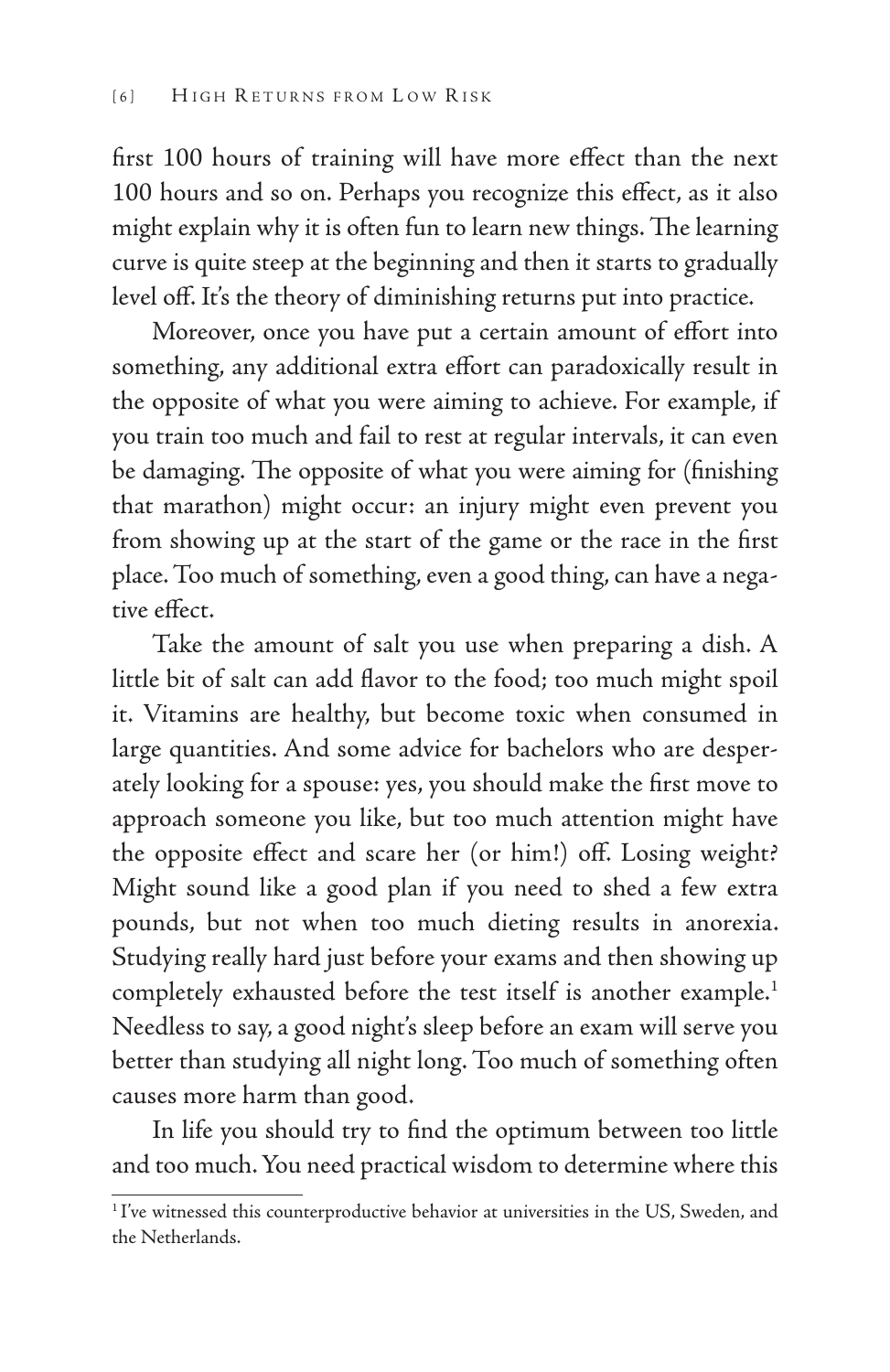'golden mean' is. Aristotle, a Greek philosopher, wrote extensively about the golden mean. This is the desirable middle between two extremes, one of excess and one of deficiency. The golden mean is *not* the exact middle, as this will vary according to the situation. It requires practical wisdom to find it. The Chinese philosopher Confucius also taught the doctrine of the middle way, while references to the golden mean can also be found in Buddhism, Judaism, Christianity, and in Islam.

So why this golden mean? Why am I bringing up these old philosophers? Why this focus on the fact that too much of something can result in the opposite effect to the one desired? Well, I wanted to make you familiar with the concept of a paradox. A paradox is anything that is apparently  $-$  in itself  $-$  contradictory in nature. Chances are that you are already familiar with the word, as we use it in everyday communication to express astonishment or disbelief about something that is unusual or unexpected. Paradoxes also exist in the world of investing. In fact, as a student I hit upon perhaps the biggest paradox in the investment world: lowrisk stocks deliver high returns while high-risk stocks deliver low returns. Quite a surprising and remarkable finding.

Let me explain why this is remarkable. Think about the following common 'investment wisdom': the more risk you take, the better your returns will be. Most equity investors, whether they are professional money managers, such as investment advisors or hedge fund managers, or 'do-it-yourself' private investors, believe that concept of more risk, more return. But is this really true?

A lot of these investors 'aim for the moon' when it comes to managing money for their investment portfolios. They try to find the next potential Apple, Google, or Tesla. Investing in these kinds of exciting stocks is risky, as you might lose your initial investment if your potential 'super stock' turns out to be not quite so super, and perhaps even files for bankruptcy.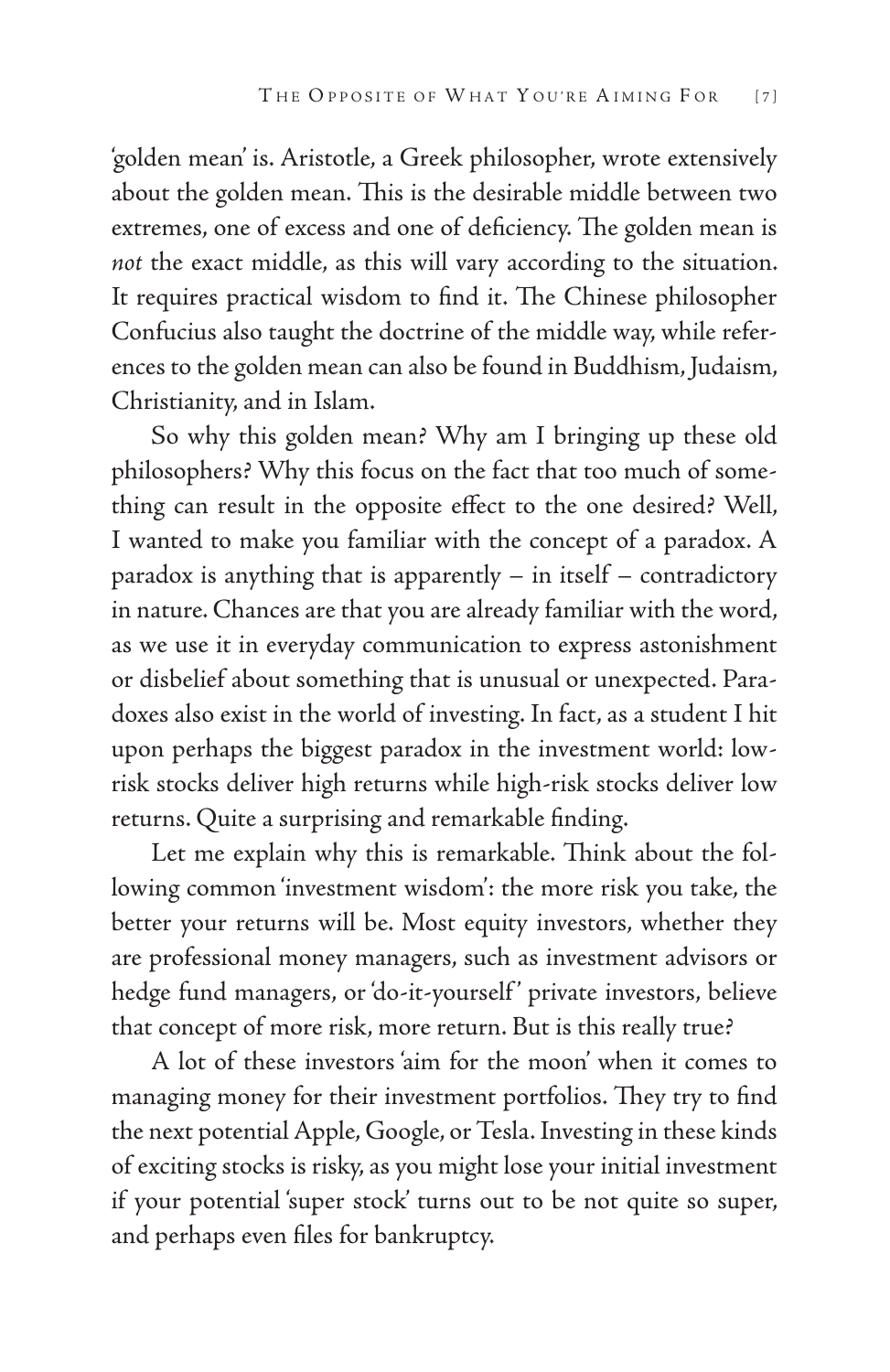But what if you were to succeed in finding the next Google or Tesla in time and the stock quadrupled in price? Oh yes, then you would be laughing all the way to the bank, knowing that you'd won the jackpot and reached the moon! And what about the less exciting stocks? Well, according to many investors, boring stocks won't get you very far in life. After all, doesn't low risk equal low return? Do you know anybody who got rich quickly by investing in a slowmoving low-risk stock?

So if I tell you that low-risk stocks can make you rich while high-risk stocks can make you poor, I completely understand that your initial response might be something like: *"What has the guy who came up with that statement been smoking?"* I can't blame you for having those thoughts. After all, I was born and raised in the Netherlands and still live here. This statement is counterintuitive to anyone familiar with the general investment wisdom 'more risk equals more return'. So if you buy a book about investing and read in the first chapter the exact opposite to this widely accepted premise, you would be justified in questioning the author's credibility.

And, to be honest I was a bit puzzled as well when I first read about this investment paradox. Back in the days when I was an undergraduate student, I stumbled upon an academic article that described this risk–return paradox for the first time. Afterwards, as a PhD student I had plenty of time to reread and digest this fascinating study published in the early 1970s. As a result of doing this, something I will describe briefly in the following chapters, I was able to find more data to confirm that low-risk stocks beat high-risk stocks. After I received my doctorate degree I decided it was about time to put this well-tested theory into practice. Would an investment strategy based on this paradox also play out in the real world?

Well, it did! After my university years I joined an international investment management company, which manages money for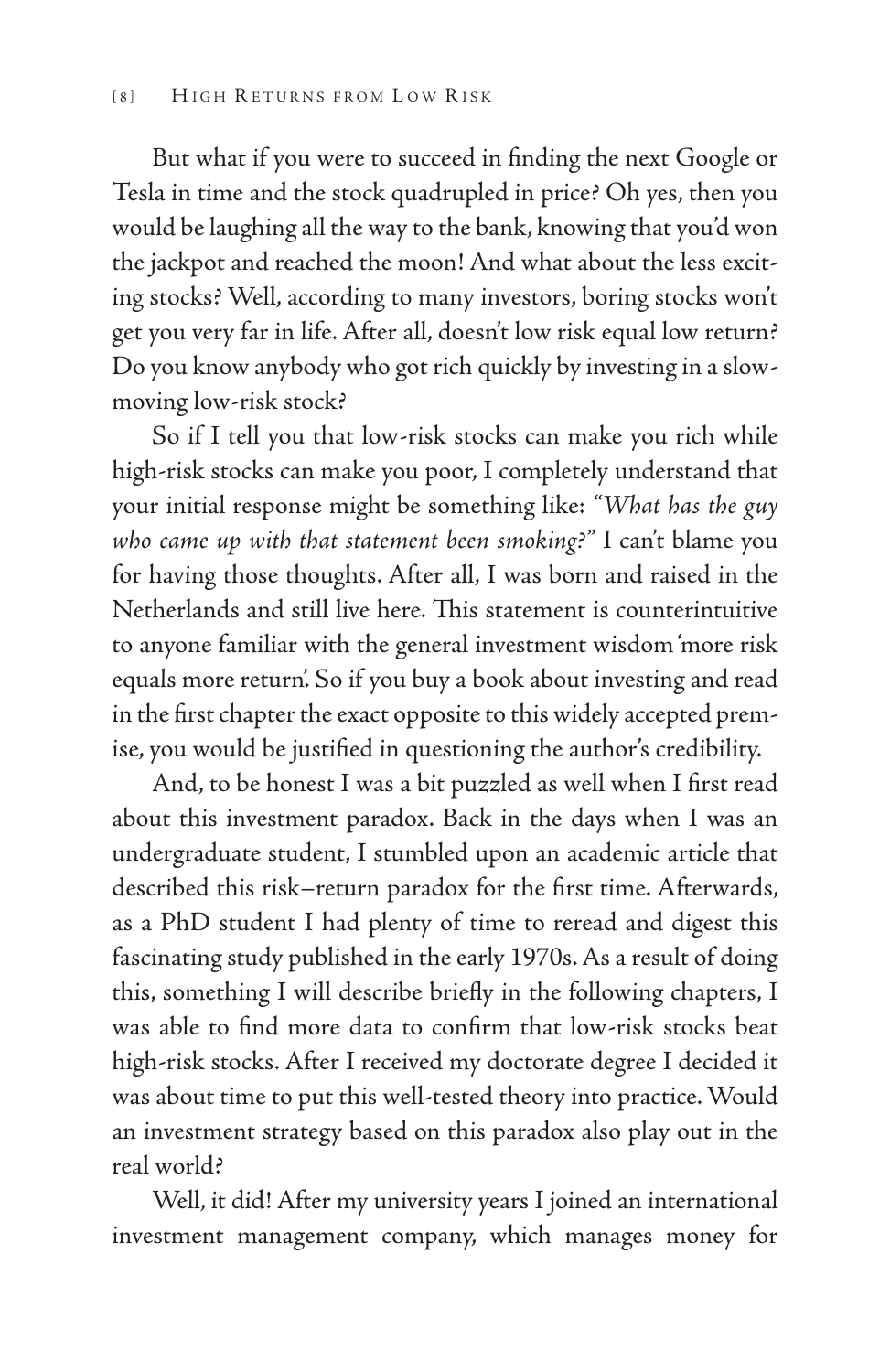institutional investors (like insurance companies, endowments, and pension funds) and private investors. Robeco is a prudent investment firm that employs many smart researchers and has a research heritage going back to the 1920s. Although it was not my original intention to start a new fund, we started a low-risk equity fund in 2006, two years after I joined the firm.

What struck me during my first months at Robeco was how the concept of risk was turned upside down in the investment industry. I had studied risk for many years at university, but in the industry, risk was not defined as losing money, but as underperforming a benchmark. I started to realize that this perspective on risk is wrong, but that it could also explain the investment paradox. I also felt that we had to do something about this and convince our existing and potential clients about this misperception of risk. And of course we also explained how they could profit from it. We managed to convince a lot of investors and the once-small fund became a strategy with over USD 15 billion worth of assets which we manage for investors from all over the world.

You might wonder why I decided to share this investment paradox with you. Because, after all, I could just focus on managing the funds and playing golf in my spare time. Well, first of all, I wanted to reach out to those who are not experts in finance. I have written many articles in several journals; I know that reading an academic paper is not something a lot of investors like to do in their spare time. So writing this easy-to-read book gives me the opportunity to explain some fascinating academic results to a broader audience. Second, I enjoy trying to explain something complex in a simple way. Simplifying is quite difficult; it's much easier to make things complicated. Third, I like to link ancient wisdom and classical virtues to the modern world of investing. Throughout my life I have discovered that moral philosophy, which teaches us how to live a good life, can be surprisingly useful when it comes to investing.